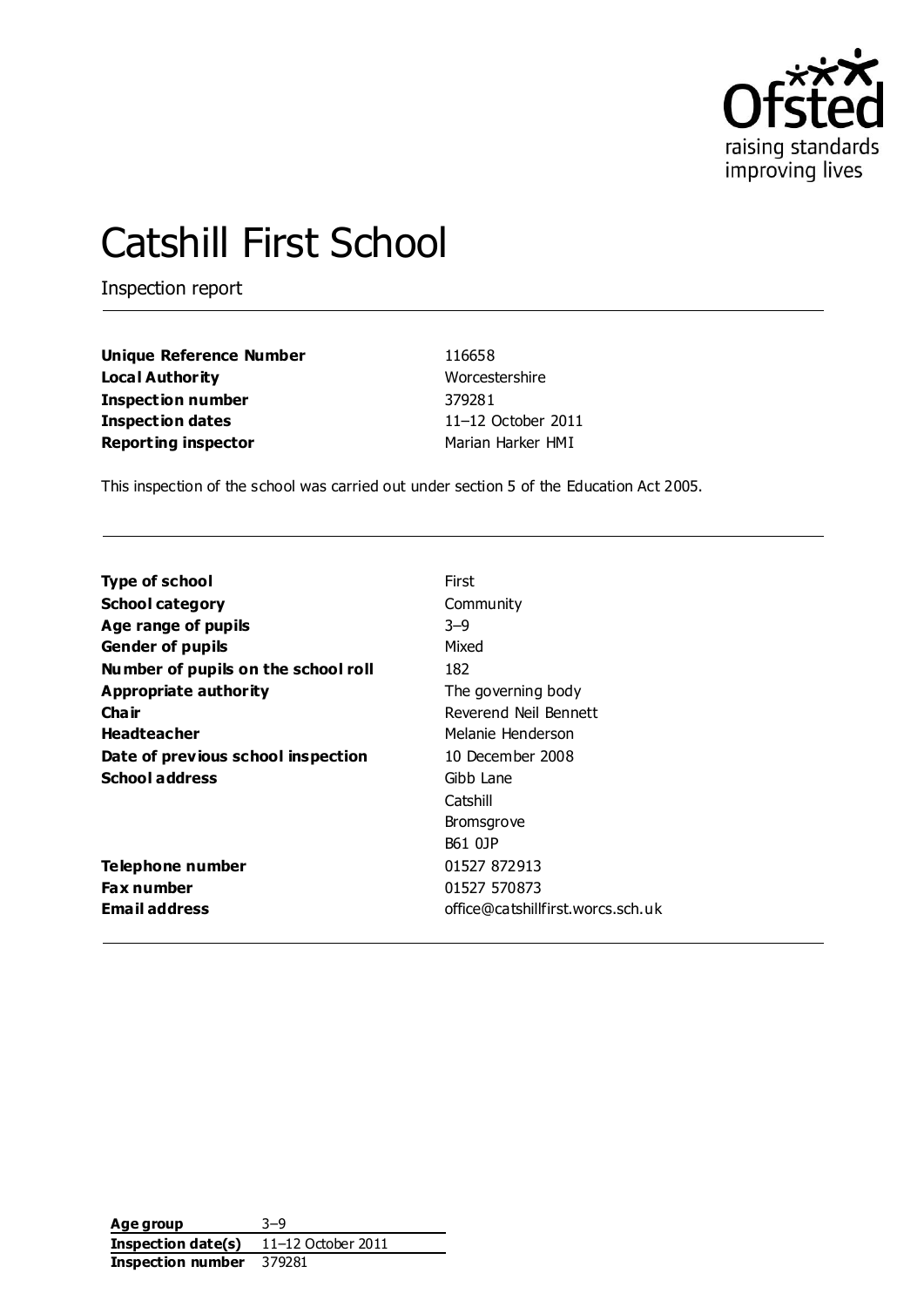The Office for Standards in Education, Children's Services and Skills (Ofsted) regulates and inspects to achieve excellence in the care of children and young people, and in education and skills for learners of all ages. It regulates and inspects childcare and children's social care, and inspects the Children and Family Court Advisory Support Service (Cafcass), schools, colleges, initial teacher training, work-based learning and skills training, adult and community learning, and education and training in prisons and other secure establishments. It assesses council children's services, and inspects services for looked after children, safeguarding and child protection.

Further copies of this report are obtainable from the school. Under the Education Act 2005, the school must provide a copy of this report free of charge to certain categories of people. A charge not exceeding the full cost of reproduction may be made for any other copies supplied.

If you would like a copy of this document in a different format, such as large print or Braille, please telephone 0300 123 4234, or email enquiries@ofsted.gov.uk.

You may copy all or parts of this document for non-commercial educational purposes, as long as you give details of the source and date of publication and do not alter the information in any way.

To receive regular email alerts about new publications, including survey reports and school inspection reports, please visit our website and go to 'Subscribe'.

Piccadilly Gate Store St **Manchester** M1 2WD

T: 0300 123 4234 Textphone: 0161 618 8524 E: enquiries@ofsted.gov.uk W: www.ofsted.gov.uk

© Crown copyright 2011

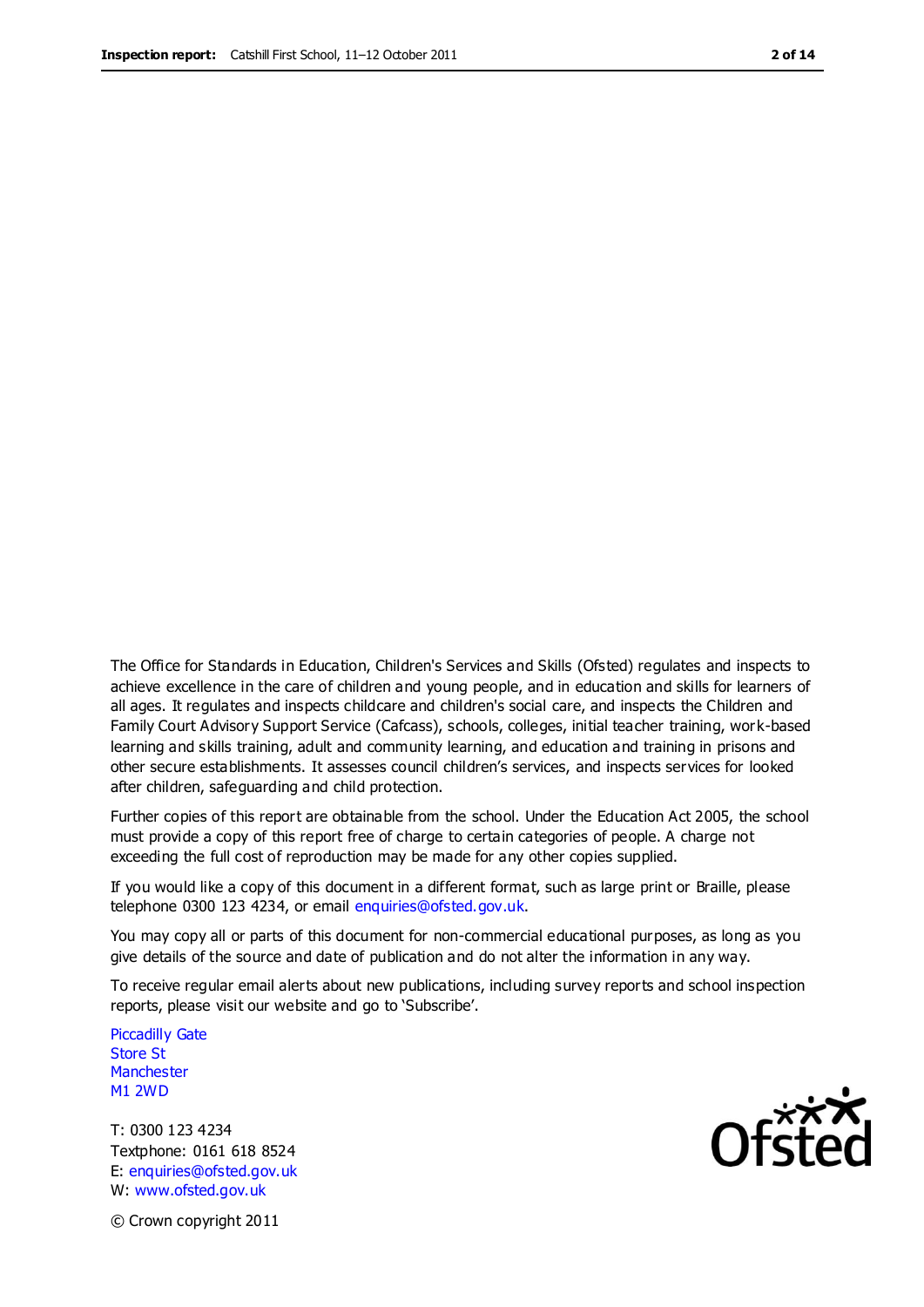## **Introduction**

This inspection was carried out by one of Her Majesty's Inspectors and two additional inspectors. They observed ten lessons taught by seven teachers and held meetings with parents, groups of pupils, staff and representatives from the governing body. Inspectors observed the school's work, and looked at documentation relating to selfevaluation, the tracking of pupils' progress, the school improvement plan and the safeguarding of pupils. Inspectors looked at pupils' work and analysed the responses of 37 parents and carers to the inspection questionnaire, in addition to those received from pupils and staff.

The inspection team reviewed many aspects of the school's work. It looked in detail at a number of key areas.

- $\blacksquare$  Pupils' achievement as they move through the school, particularly in writing, and for pupils identified as having special educational needs and/or disabilities and those in Years 3 and 4.
- The effectiveness of the school in improving the quality and consistency of teaching.
- The effectiveness of monitoring and evaluation in tackling weaknesses and improving the performance of all groups of pupils.

# **Information about the school**

Catshill First School is slightly smaller than an average primary school. The proportions of pupils from minority ethnic groups or those in the early stages of learning to speak English are much lower than average. The proportion of pupils known to be eligible for free school meals is higher than average. A very large majority of pupils are from White British families. Slightly more pupils than average are identified as having special educational needs and/or disabilities. The majority of those identified have moderate learning difficulties, speech, language and communication needs or behaviour, emotional and social difficulties. There have been a number of important changes in teaching staff since the last inspection including the appointment of a new acting deputy headteacher and a part-time assistant headteacher.

The school has recently achieved a number of awards including Activemark, Ecoschools silver and Healthy School status.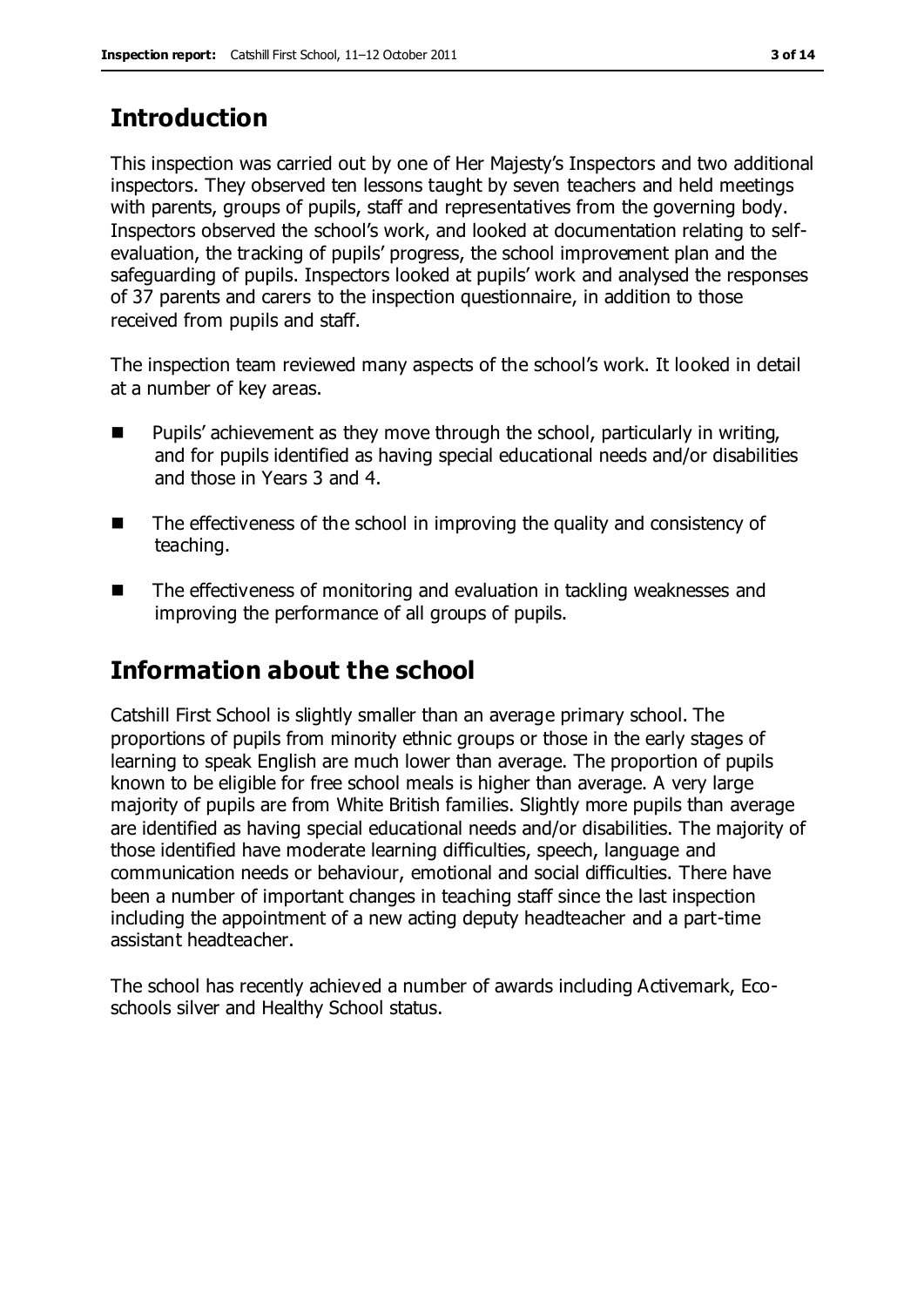## **Inspection judgements**

| Overall effectiveness: how good is the school?  | 4 |
|-------------------------------------------------|---|
| The school's capacity for sustained improvement |   |

### **Main findings**

In accordance with section 13 (3) of the Education Act 2005, Her Majesty's Chief Inspector is of the opinion that this school requires special measures because it is failing to give its pupils an acceptable standard of education and the persons responsible for leading, managing or governing the school are not demonstrating the capacity to secure the necessary improvement.

Insufficient progress has been made in tackling the areas for improvement identified at the previous inspection. In particular, the school has failed to improve the quality of teaching in Key Stages 1 and 2. Good teaching in the Early Years Foundation Stage ensures that children make good progress because they are regularly assessed and this information is used effectively to plan for their next steps in learning. This rigour of knowing exactly where pupils are in their learning and what they need to learn next, is not mirrored in Key Stages 1 and 2. Here, expectations of what pupils can achieve are too low and as a result attainment at the end of Key Stage 1 has declined and too many pupils do not make sufficient progress as they move through the school. Although pupils' current attainment in Year 4 is broadly in line with age related expectations, progress through the school is too inconsistent. In some classes pupils make the progress that is expected of them or better, but in too many instances their progress either in lessons or over time is inadequate. Pupils identified with special educational needs and/or disabilities make satisfactory progress due to the diligent care and support they receive in lessons and in meeting their pastoral needs. Parents and carers reflect this in their comments; one parent wrote, 'I would like to thank the school for supporting my child and helping her to settle into school so well.'

During the inspection, half of the lessons observed were judged to be inadequate. This is because teachers' expectations in lessons are too low or not accurately matched to the very wide range of pupils' abilities. There is not enough good or better teaching across all year groups to accelerate pupils' progress. Insufficient opportunities are provided for staff to share good practice or receive coaching to help them improve. Teachers do not take adequate account of the information gained from assessments or their knowledge of prior attainment, to pitch their lessons with sufficient precision to challenge all pupils. Much of the school's assessment data is confusing and difficult to understand. Consequently, senior leaders have not responded rapidly enough to identify and act upon underachievement. Pupils are involved in target setting but too many are not sure of their targets or what they have to do to achieve them.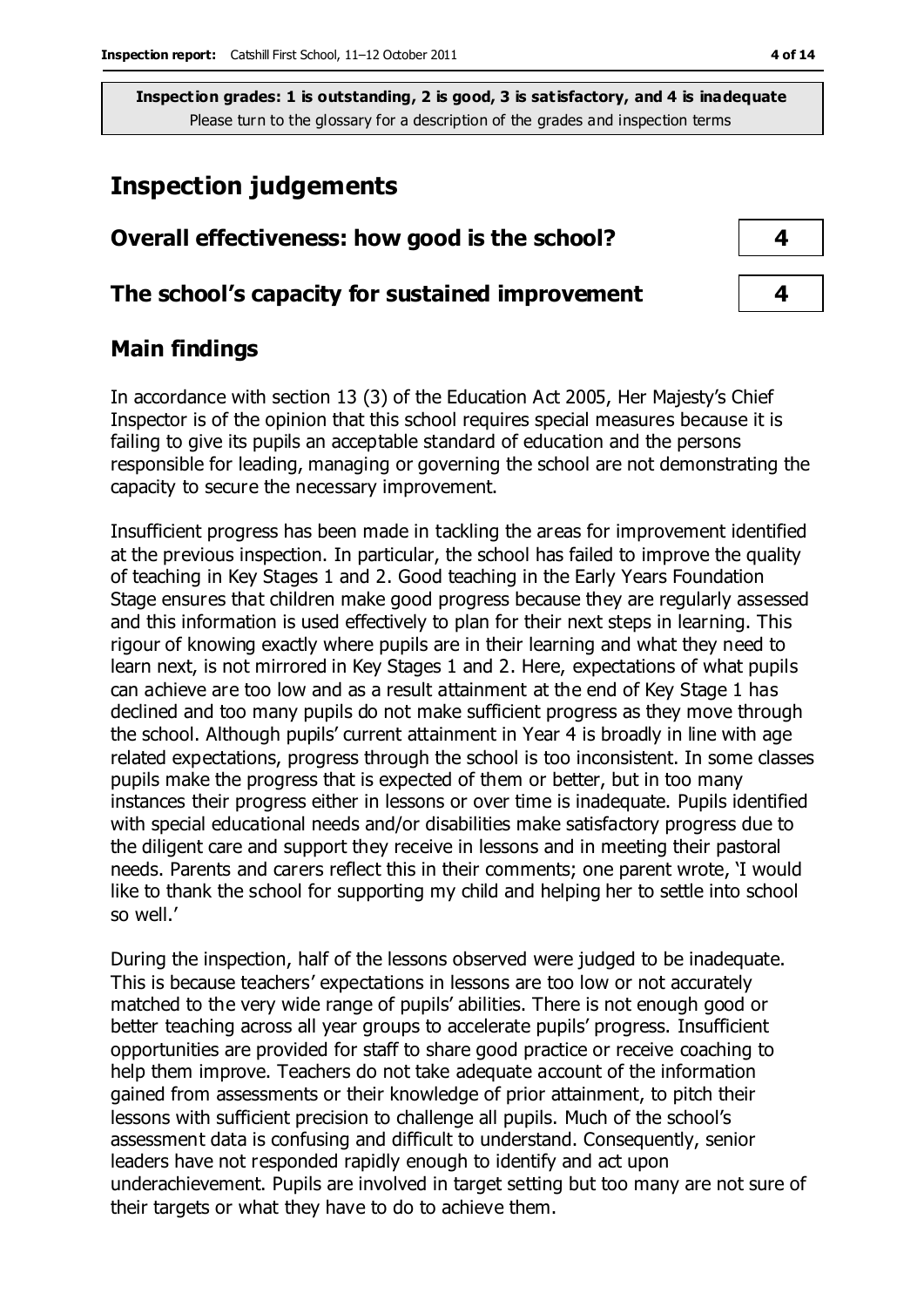The effectiveness of leadership and management is inadequate because the monitoring and evaluation of the school's work are not focused enough to secure rapid improvement. The school development plan, monitoring and self-evaluation documents lack precision and a clear sense of how to move the school forward. As a result, systems to secure improvement are ineffective. The governing body is very supportive of the school, but currently has too little impact on its direction and work.

Pupils enjoy coming to school and this is reflected in their average attendance and the school's recent successes in eradicating persistent absence. Behaviour in lessons and around the school is good and most pupils have a positive attitude to their learning. Pupils report that they feel safe in school and trust the adults to help them if they have concerns or worries. Pupils make healthy choices at meal and snack times and understand what constitutes a healthy lifestyle.

The school's self-evaluation is too generous and fails to analyse the impact of interventions, new initiatives or the effectiveness of teaching on outcomes for pupils. This together with the lack of progress in remedying weaknesses, as well as the shortcomings in the school's leadership and management, do not demonstrate the capacity to sustain improvement.

#### **What does the school need to do to improve further?**

- Raise attainment and rapidly accelerate progress for all pupils in reading, writing and mathematics by:
	- making more effective use of assessment information to identify patterns of progress and underachieving groups or individuals
	- ensuring that all pupils understand their learning targets and how to achieve them.
- $\blacksquare$  Improve the quality and effectiveness of teaching by:
	- eliminating weaknesses in teaching and ensuring that the large majority of teaching is at least good or better by autumn 2012
	- sharing good practice across all key stages by coaching staff to improve their practice and improving teachers' use of assessment information to plan lessons.
- Develop leadership expertise across the school to drive improvement by:
	- holding staff to account for pupils' learning and progress through rigorous monitoring and evaluation
	- ensuring that school improvement planning and monitoring are sharply  $\equiv$ focused on improving outcomes for pupils.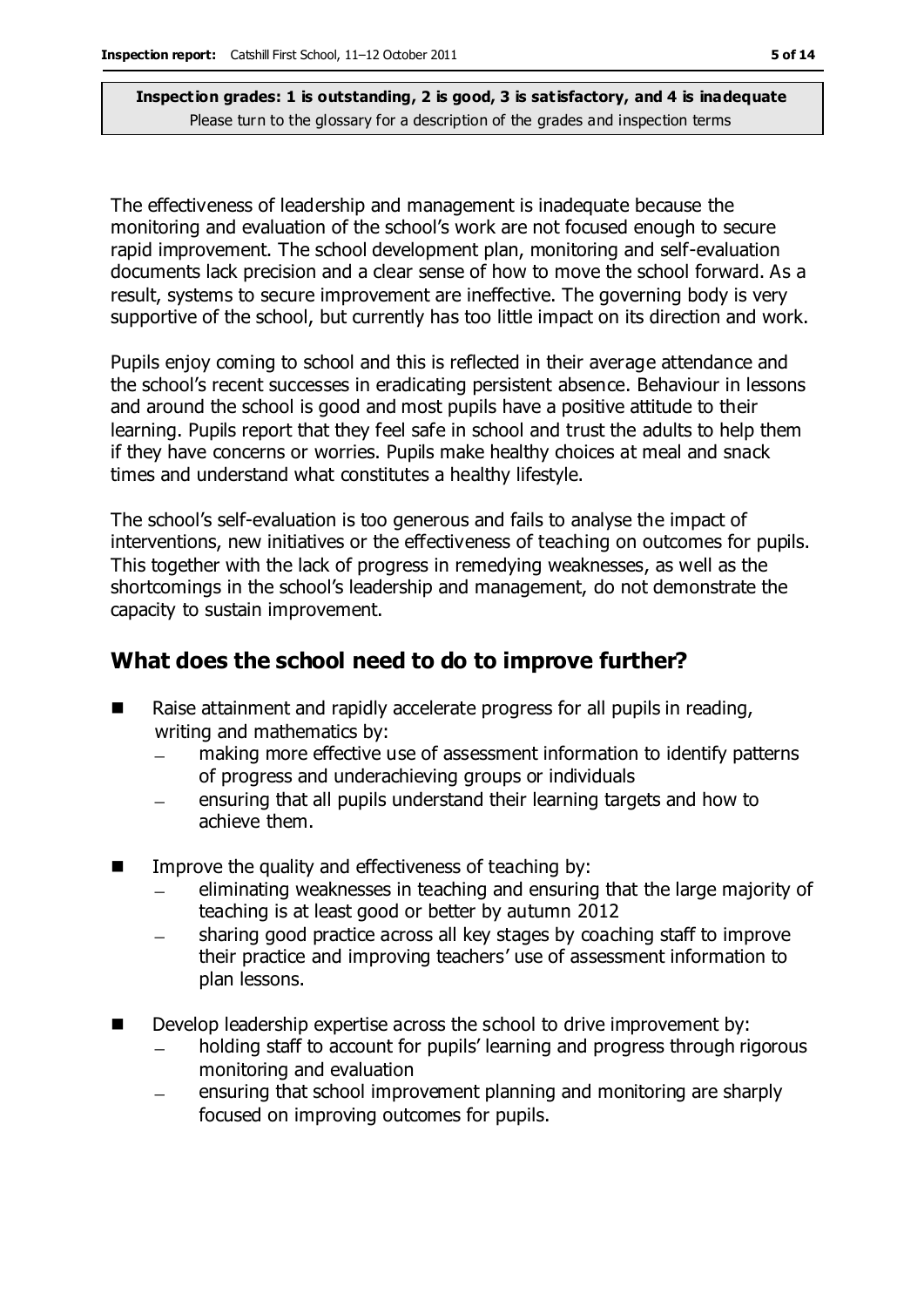#### **Outcomes for individuals and groups of pupils 4**

Children's attainment on entry to the school is lower than expectations for this age, particularly in key skills such as reading, writing and aspects of mathematics. Due to good teaching and effective assessment procedures children make good progress as they move through the Early Years Foundation Stage. Progress through Key Stages 1 and 2 in reading, writing and mathematics is highly variable between year groups and subjects, and is inadequate overall. Progress in writing is weaker than in reading or mathematics. This is because the school has recently focused on improving pupils' understanding of phonics (the sounds that letters represent) and in improving reading skills. Girls generally achieve better than boys in reading, writing and mathematics.

In lessons pupils behave well, are prepared to work hard and generally enjoy their learning. Pupils enjoy working in pairs or small groups and relationships are harmonious. However, in too many of the lessons seen, tasks were not matched closely enough to pupils' prior knowledge and skills. As a result, pupils were set tasks that were either too easy or too difficult, limiting their progress. In addition, some lesson introductions were too long, pupils became inattentive and the pace of learning slowed.

Pupils enjoy their role as school councillors but the impact of their work is limited as council members change each term. Pupils' spiritual, social and moral development is good and their cultural development is satisfactory. Pupils have limited opportunities to meet people from cultures, faiths or heritage different to their own.

| Pupils' achievement and the extent to which they enjoy their learning                                                     |                          |
|---------------------------------------------------------------------------------------------------------------------------|--------------------------|
| Taking into account:                                                                                                      |                          |
| Pupils' attainment <sup>1</sup>                                                                                           | 3                        |
| The quality of pupils' learning and their progress                                                                        | $\overline{4}$           |
| The quality of learning for pupils with special educational needs and/or disabilities<br>and their progress               | 3                        |
| The extent to which pupils feel safe                                                                                      | $\overline{\mathbf{2}}$  |
| Pupils' behaviour                                                                                                         | $\overline{\mathbf{2}}$  |
| The extent to which pupils adopt healthy lifestyles                                                                       | $\overline{\phantom{a}}$ |
| The extent to which pupils contribute to the school and wider community                                                   | 3                        |
| The extent to which pupils develop workplace and other skills that will<br>contribute to their future economic well-being | З                        |
| Taking into account:                                                                                                      |                          |
| Pupils' attendance <sup>1</sup>                                                                                           |                          |

These are the grades for pupils' outcomes

 $\overline{a}$ 

<sup>1</sup> The grades for attainment and attendance are: 1 is high; 2 is above average; 3 is broadly average; and 4 is low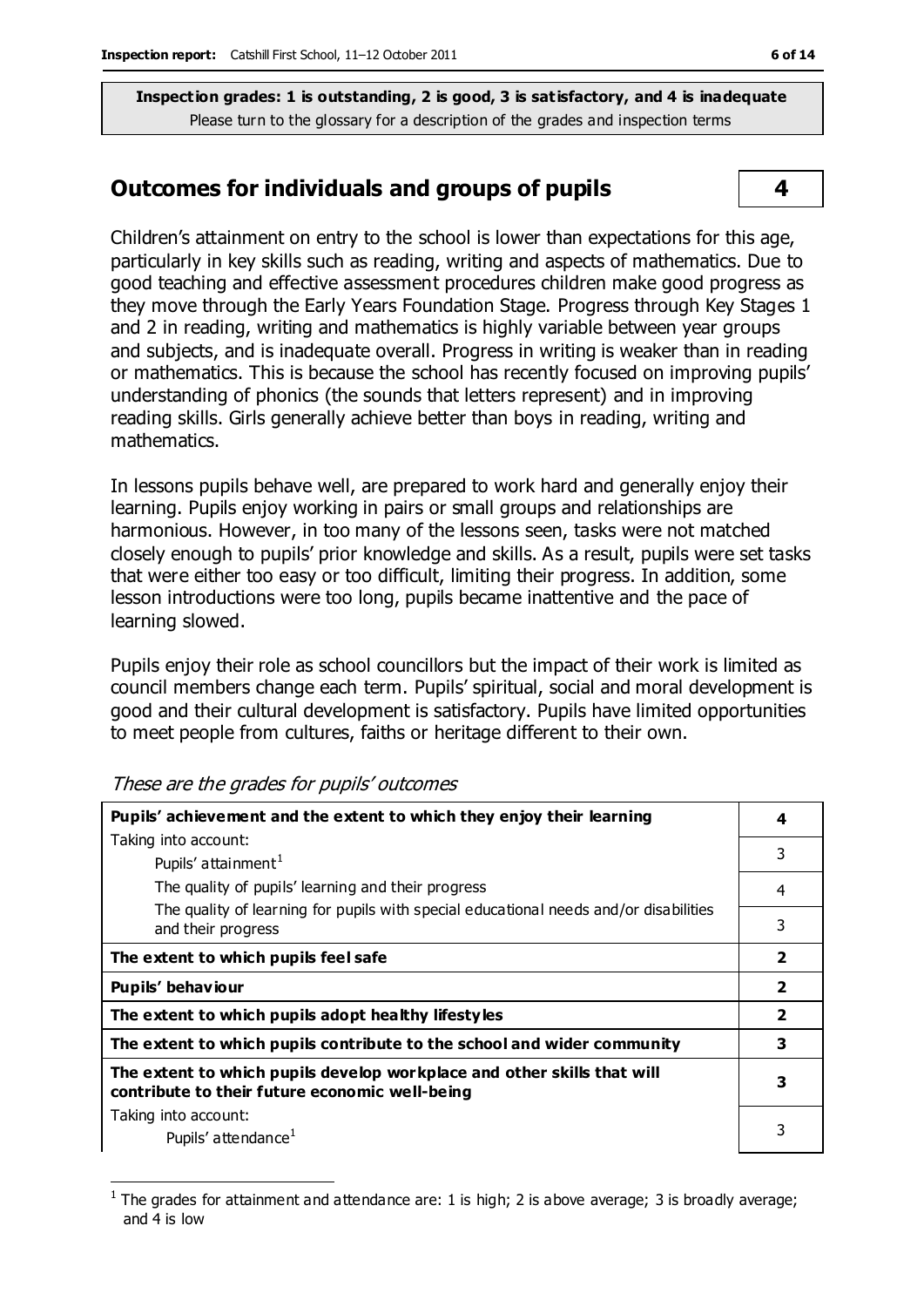**The extent of pupils' spiritual, moral, social and cultural development 3**

#### **How effective is the provision?**

The large majority of lessons observed in Key Stages 1 and 2 were judged to be inadequate. This is because teachers' planning is not precise enough to enable all groups of pupils to achieve well. Assessment information used by teachers to plan lessons identifies those pupils who are at risk of underachieving but does not provide teachers with sufficient detail to plan lessons for the very wide range of ability. As a result, expectations, pace and challenge are generally inadequate and pupils rarely complete tasks in the time allocated. Teaching assistants are well deployed in most lessons and support learning satisfactorily. Pupils' work is regularly marked, but does not routinely provide pupils with sufficient guidance on how to improve their work further.

The curriculum gives appropriate attention to the teaching of literacy and numeracy while providing pupils with a satisfactory range of enriching experiences. Parents and carers report that they would appreciate more off-site visits to enrich the curriculum further. A new topic based curriculum is being introduced to link several areas of learning, but this initiative is at an early stage of development. Pupils are given an appropriate level of care, guidance and support during their time at school. Parents and carers comment positively on the support their children have received, particularly those who have been identified with special educational needs and/or disabilities. They also comment positively on transition arrangements to local middle schools.

| The quality of teaching                                                                                    |  |
|------------------------------------------------------------------------------------------------------------|--|
| Taking into account:                                                                                       |  |
| The use of assessment to support learning                                                                  |  |
| The extent to which the curriculum meets pupils' needs, including, where<br>relevant, through partnerships |  |
| The effectiveness of care, guidance and support                                                            |  |

These are the grades for the quality of provision

## **How effective are leadership and management?**

Leaders and managers have been unable to drive and embed improvements. This is partly because strategic planning and self-evaluation are weak. The analysis of assessment information does not help staff or governors to track pupils' progress sufficiently well. Senior and middle leaders, many of whom are new to their posts of responsibility, do not have a clear enough view of where the strengths and weaknesses lie in provision and outcomes for different subjects. School development planning is not robust enough to help bring about the necessary improvements in pupils' learning or the quality of teaching. The quality of teaching is regularly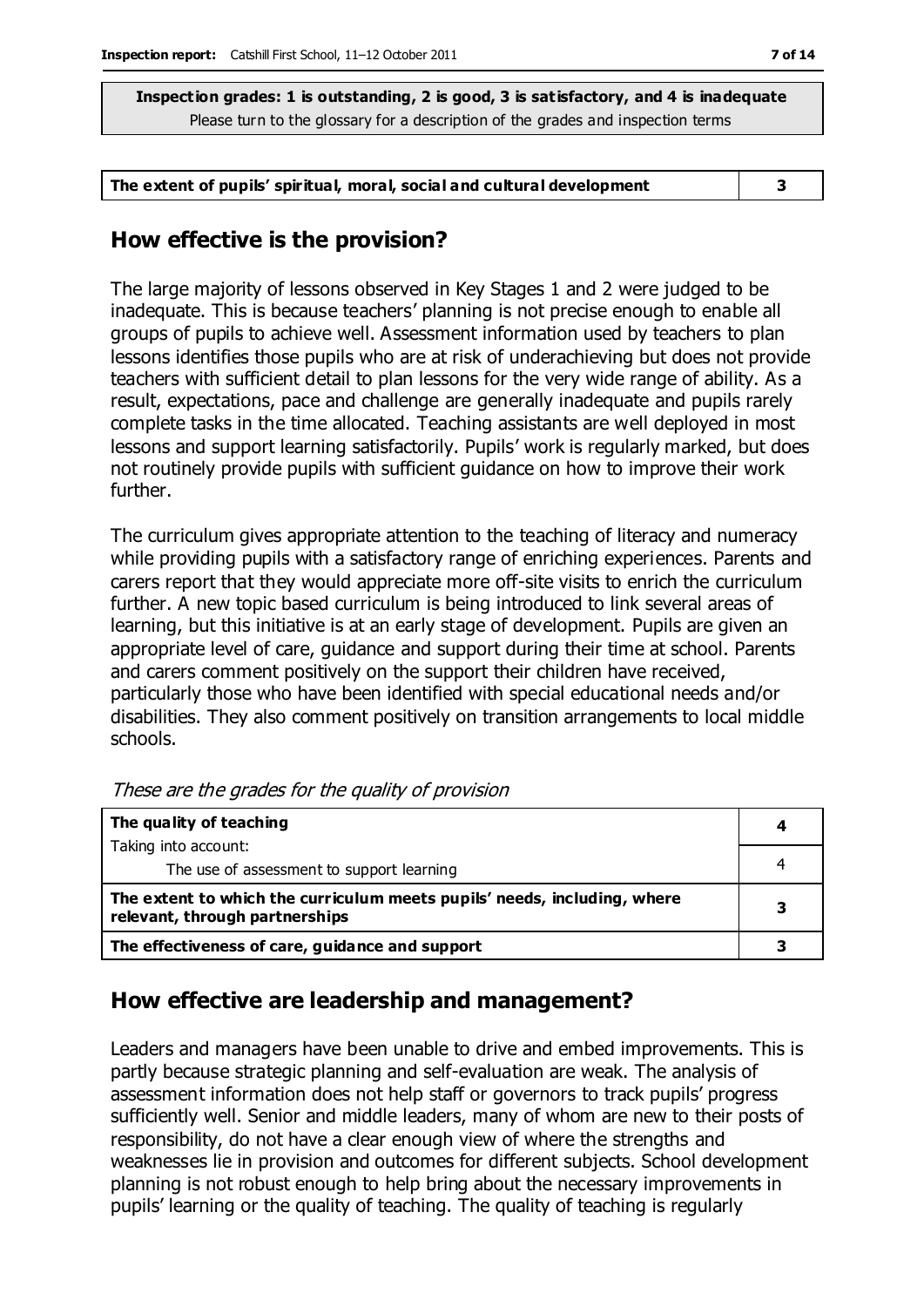monitored, but judgements lack consistency, and feedback to teachers has not been sufficiently focused on pupils' learning and outcomes.

The school promotes equality of opportunity and tackles discrimination satisfactorily. Senior leaders collate pertinent information about different groups of pupils and evaluate their participation in school life. In addition, the school can demonstrate some success in improving outcomes for those pupils identified with special educational needs and/or disabilities.

Safeguarding arrangements meet government guidance and all staff have received appropriate child protection training. The school promotes community cohesion satisfactorily. Senior leaders have a secure understanding of the school community and a suitable plan is in place to develop national and international links. Governors are committed to supporting the school. Statutory responsibilities are fulfilled and members of the governing body have completed safer recruitment training. However, the governing body has not held the school sufficiently to account and weaknesses in the school have not been tackled decisively.

| The effectiveness of leadership and management in embedding ambition and<br>driving improvement                                                                     | 4 |
|---------------------------------------------------------------------------------------------------------------------------------------------------------------------|---|
| Taking into account:                                                                                                                                                |   |
| The leadership and management of teaching and learning                                                                                                              | 4 |
| The effectiveness of the governing body in challenging and supporting the<br>school so that weaknesses are tackled decisively and statutory responsibilities<br>met | 4 |
| The effectiveness of the school's engagement with parents and carers                                                                                                | 3 |
| The effectiveness of partnerships in promoting learning and well-being                                                                                              | 3 |
| The effectiveness with which the school promotes equality of opportunity and<br>tackles discrimination                                                              | 3 |
| The effectiveness of safeguarding procedures                                                                                                                        | 3 |
| The effectiveness with which the school promotes community cohesion                                                                                                 | 3 |
| The effectiveness with which the school deploys resources to achieve value for<br>money                                                                             | 4 |

These are the grades for leadership and management

## **Early Years Foundation Stage**

Teachers and teaching assistants use assessment effectively to plan programmes of work and activities that stimulate and encourage learning and language acquisition. The indoor learning environment is bright and engaging. There are many opportunities for children to use the outdoor areas and there is an appropriate balance of child-initiated and adult-led activities. During the inspection, children thoroughly enjoyed learning to count using soft toys, birthday cake candles and number fans. Children are well supervised, safe and receive a good level of individual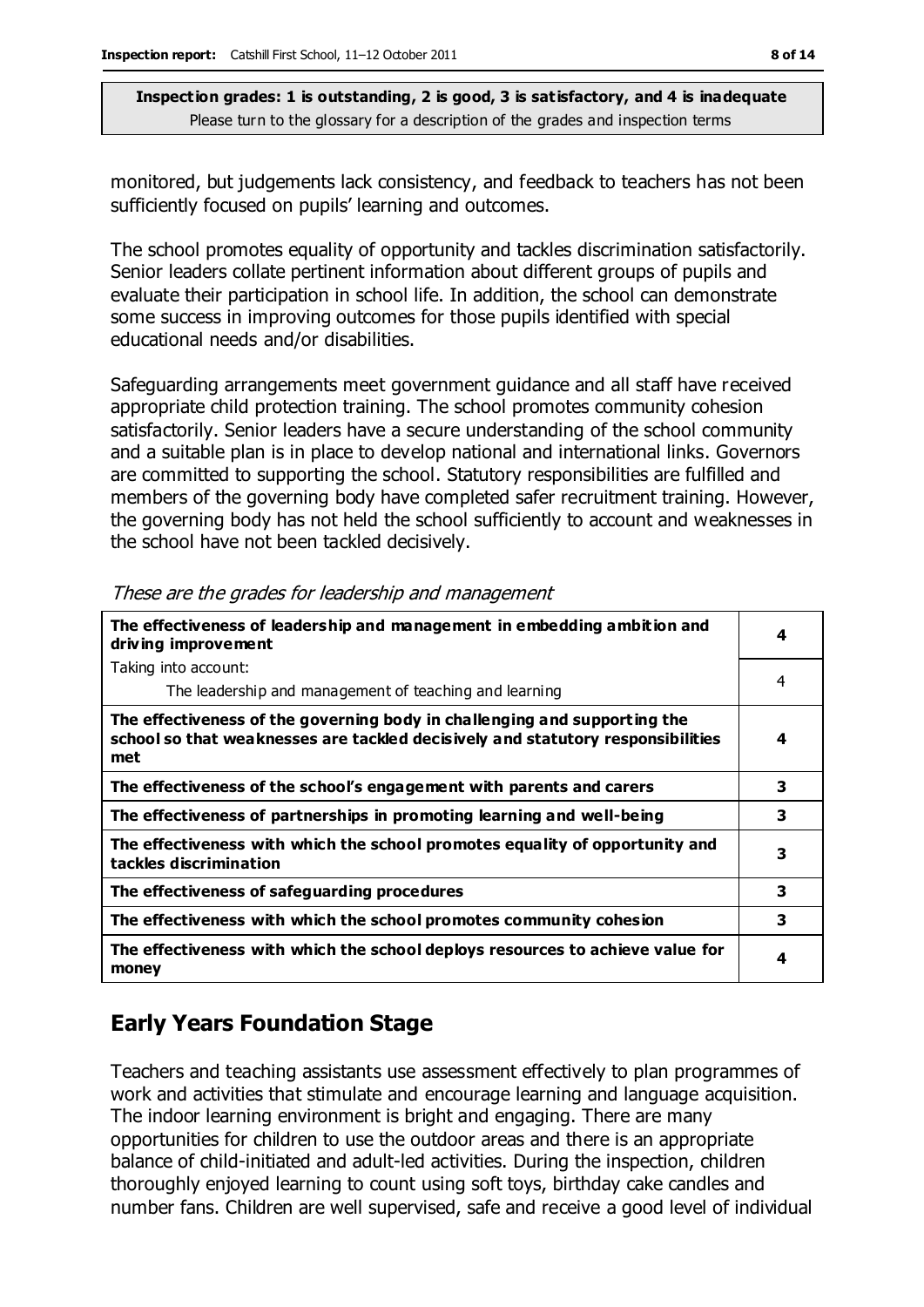care from the staff. Behaviour is good and day-to-day routines are well known by the children and instructions quickly followed. Children made good progress in their learning and personal development.

These are the grades for the Early Years Foundation Stage

| Overall effectiveness of the Early Years Foundation Stage                    |  |
|------------------------------------------------------------------------------|--|
| Taking into account:                                                         |  |
| Outcomes for children in the Early Years Foundation Stage                    |  |
| The quality of provision in the Early Years Foundation Stage                 |  |
| The effectiveness of leadership and management of the Early Years Foundation |  |
| Stage                                                                        |  |

#### **Views of parents and carers**

The response rate from parents and carers to the Ofsted questionnaire was smaller than the national average for primary schools. Those who responded expressed positive views about the school. They reported that staff are approachable, dedicated and caring. Parents and carers expressed above average levels of satisfaction in all areas. They were particularly positive about how well the school promoted a healthy lifestyle. A few parents and carers commented that they would like more information about their children's progress. The inspection team looked into this and found that the school provides parents with a satisfactory level of information about pupils' progress.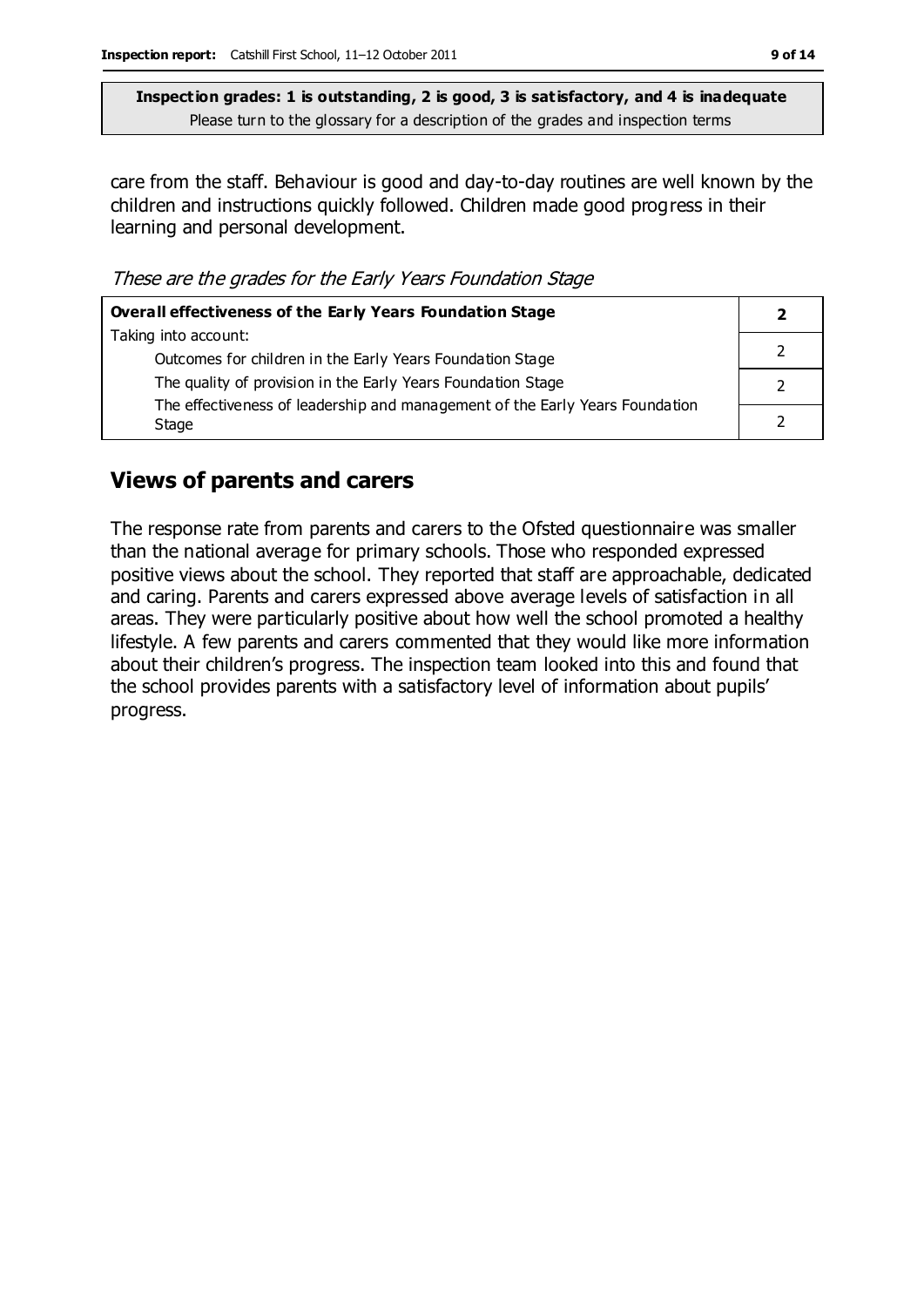#### **Responses from parents and carers to Ofsted's questionnaire**

Ofsted invited all the registered parents and carers of pupils registered at Catshill First School to complete a questionnaire about their views of the school.

In the questionnaire, parents and carers were asked to record how strongly they agreed with 13 statements about the school.

The inspection team received 37 completed questionnaires by the end of the on-site inspection. In total, there are 182 pupils registered at the school.

| <b>Statements</b>                                                                                                                                                                                                                                       | <b>Strongly</b><br>agree |               | <b>Agree</b> |               | <b>Disagree</b> |               | <b>Strongly</b><br>disagree |               |
|---------------------------------------------------------------------------------------------------------------------------------------------------------------------------------------------------------------------------------------------------------|--------------------------|---------------|--------------|---------------|-----------------|---------------|-----------------------------|---------------|
|                                                                                                                                                                                                                                                         | <b>Total</b>             | $\frac{0}{0}$ | <b>Total</b> | $\frac{1}{2}$ | <b>Total</b>    | $\frac{0}{0}$ | <b>Total</b>                | $\frac{1}{2}$ |
| My child enjoys school                                                                                                                                                                                                                                  | 28                       | 76            | 8            | 22            | 1               | 3             | 0                           | $\Omega$      |
| The school keeps my child<br>safe                                                                                                                                                                                                                       | 24                       | 65            | 11           | 30            | $\mathbf{1}$    | 3             | $\mathbf{0}$                | $\mathbf 0$   |
| The school informs me about<br>my child's progress                                                                                                                                                                                                      | 18                       | 49            | 16           | 43            | $\overline{2}$  | 5             | $\mathbf 0$                 | $\mathbf 0$   |
| My child is making enough<br>progress at this school                                                                                                                                                                                                    | 18                       | 49            | 15           | 41            | $\overline{2}$  | 5             | $\mathbf 0$                 | $\mathbf 0$   |
| The teaching is good at this<br>school                                                                                                                                                                                                                  | 18                       | 49            | 17           | 46            | $\overline{2}$  | 5             | $\mathbf 0$                 | $\mathbf 0$   |
| The school helps me to<br>support my child's learning                                                                                                                                                                                                   | 22                       | 59            | 12           | 32            | 3               | 8             | $\mathbf 0$                 | $\mathbf 0$   |
| The school helps my child to<br>have a healthy lifestyle                                                                                                                                                                                                | 21                       | 57            | 15           | 41            | $\mathbf 0$     | $\mathbf 0$   | $\mathbf 0$                 | $\mathbf 0$   |
| The school makes sure that<br>my child is well prepared for<br>the future (for example<br>changing year group,<br>changing school, and for<br>children who are finishing<br>school, entering further or<br>higher education, or entering<br>employment) | 18                       | 49            | 13           | 35            | 0               | $\mathbf 0$   | $\mathbf{1}$                | 3             |
| The school meets my child's<br>particular needs                                                                                                                                                                                                         | 21                       | 57            | 13           | 35            | $\overline{2}$  | 5             | $\mathbf 0$                 | $\mathbf 0$   |
| The school deals effectively<br>with unacceptable behaviour                                                                                                                                                                                             | 18                       | 49            | 12           | 32            | $\overline{2}$  | 5             | 3                           | 8             |
| The school takes account of<br>my suggestions and<br>concerns                                                                                                                                                                                           | 19                       | 51            | 14           | 38            | $\mathbf{1}$    | 3             | $\mathbf{1}$                | 3             |
| The school is led and<br>managed effectively                                                                                                                                                                                                            | 15                       | 41            | 17           | 46            | $\overline{2}$  | 5             | $\mathbf{1}$                | 3             |
| Overall, I am happy with my<br>child's experience at this<br>school                                                                                                                                                                                     | 26                       | 70            | 10           | 27            | $\mathbf{1}$    | 3             | $\mathbf 0$                 | 0             |

The table above summarises the responses that parents and carers made to each statement. The percentages indicate the proportion of parents and carers giving that response out of the total number of completed questionnaires. Where one or more parents and carers chose not to answer a particular question, the percentages will not add up to 100%.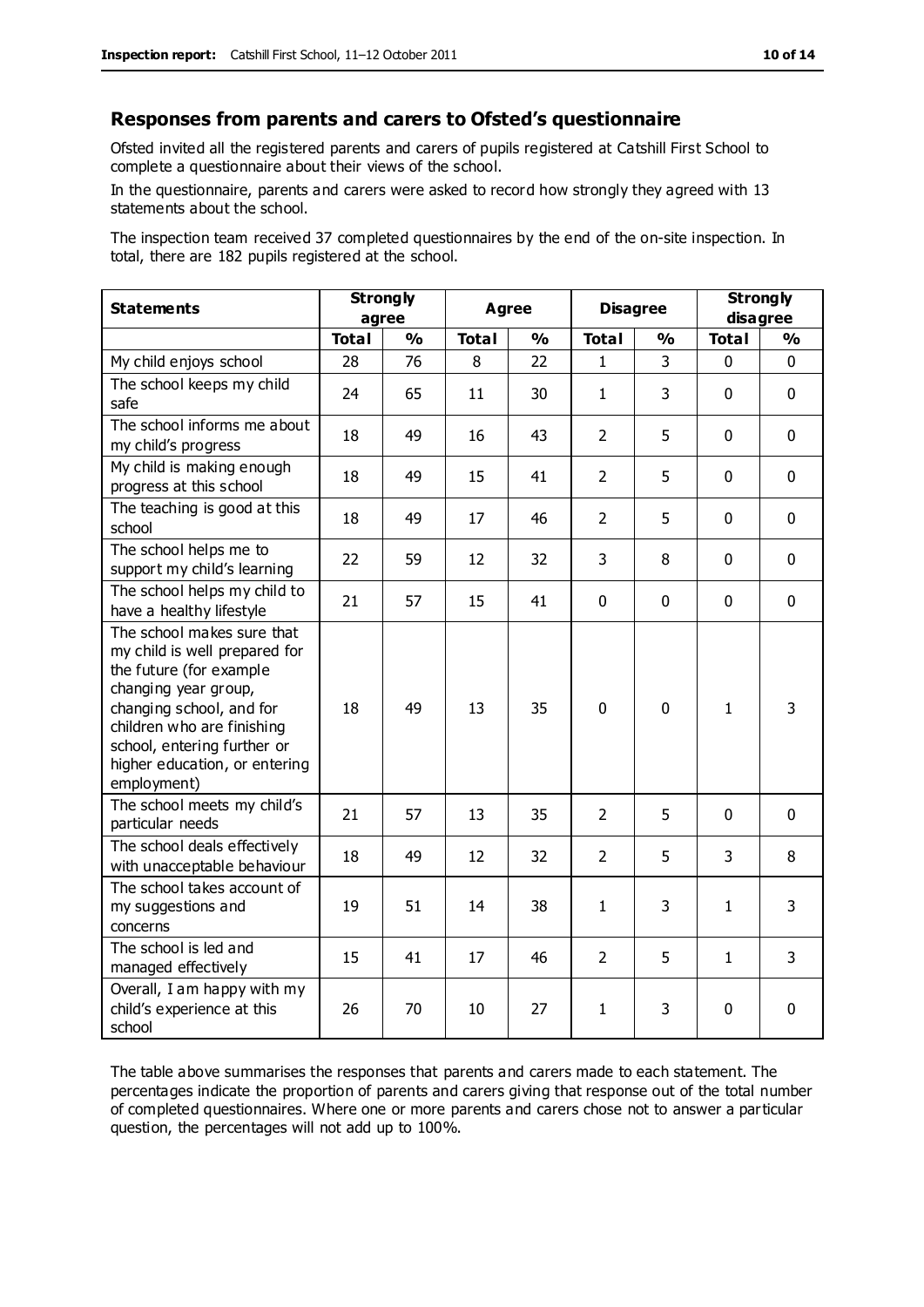# **Glossary**

#### **What inspection judgements mean**

| Grade   | <b>Judgement</b> | <b>Description</b>                                            |
|---------|------------------|---------------------------------------------------------------|
| Grade 1 | Outstanding      | These features are highly effective. An outstanding           |
|         |                  | school provides exceptionally well for all its pupils' needs. |
| Grade 2 | Good             | These are very positive features of a school. A school        |
|         |                  | that is good is serving its pupils well.                      |
| Grade 3 | Satisfactory     | These features are of reasonable quality. A satisfactory      |
|         |                  | school is providing adequately for its pupils.                |
| Grade 4 | Inadequate       | These features are not of an acceptable standard. An          |
|         |                  | inadequate school needs to make significant                   |
|         |                  | improvement in order to meet the needs of its pupils.         |
|         |                  | Ofsted inspectors will make further visits until it           |
|         |                  | improves.                                                     |

#### **Overall effectiveness of schools**

|                       | Overall effectiveness judgement (percentage of schools) |      |                     |                   |
|-----------------------|---------------------------------------------------------|------|---------------------|-------------------|
| <b>Type of school</b> | <b>Outstanding</b>                                      | Good | <b>Satisfactory</b> | <b>Inadequate</b> |
| Nursery schools       | 43                                                      | 47   | 10                  |                   |
| Primary schools       | h                                                       | 46   | 42                  |                   |
| Secondary             | 14                                                      | 36   | 41                  |                   |
| schools               |                                                         |      |                     |                   |
| Sixth forms           | 15                                                      | 42   | 41                  |                   |
| Special schools       | 30                                                      | 48   | 19                  |                   |
| Pupil referral        | 14                                                      | 50   | 31                  |                   |
| units                 |                                                         |      |                     |                   |
| All schools           | 10                                                      | 44   | 39                  |                   |

New school inspection arrangements were introduced on 1 September 2009. This means that inspectors now make some additional judgements that were not made previously.

The data in the table above are for the period 1 September 2010 to 08 April 2011 and are consistent with the latest published official statistics about maintained school inspection outcomes (see [www.ofsted.gov.uk\)](http://www.ofsted.gov.uk/).

The sample of schools inspected during 2010/11 was not representative of all schools nationally, as weaker schools are inspected more frequently than good or outstanding schools.

Percentages are rounded and do not always add exactly to 100.

Sixth form figures reflect the judgements made for the overall effectiveness of the sixth form in secondary schools, special schools and pupil referral units.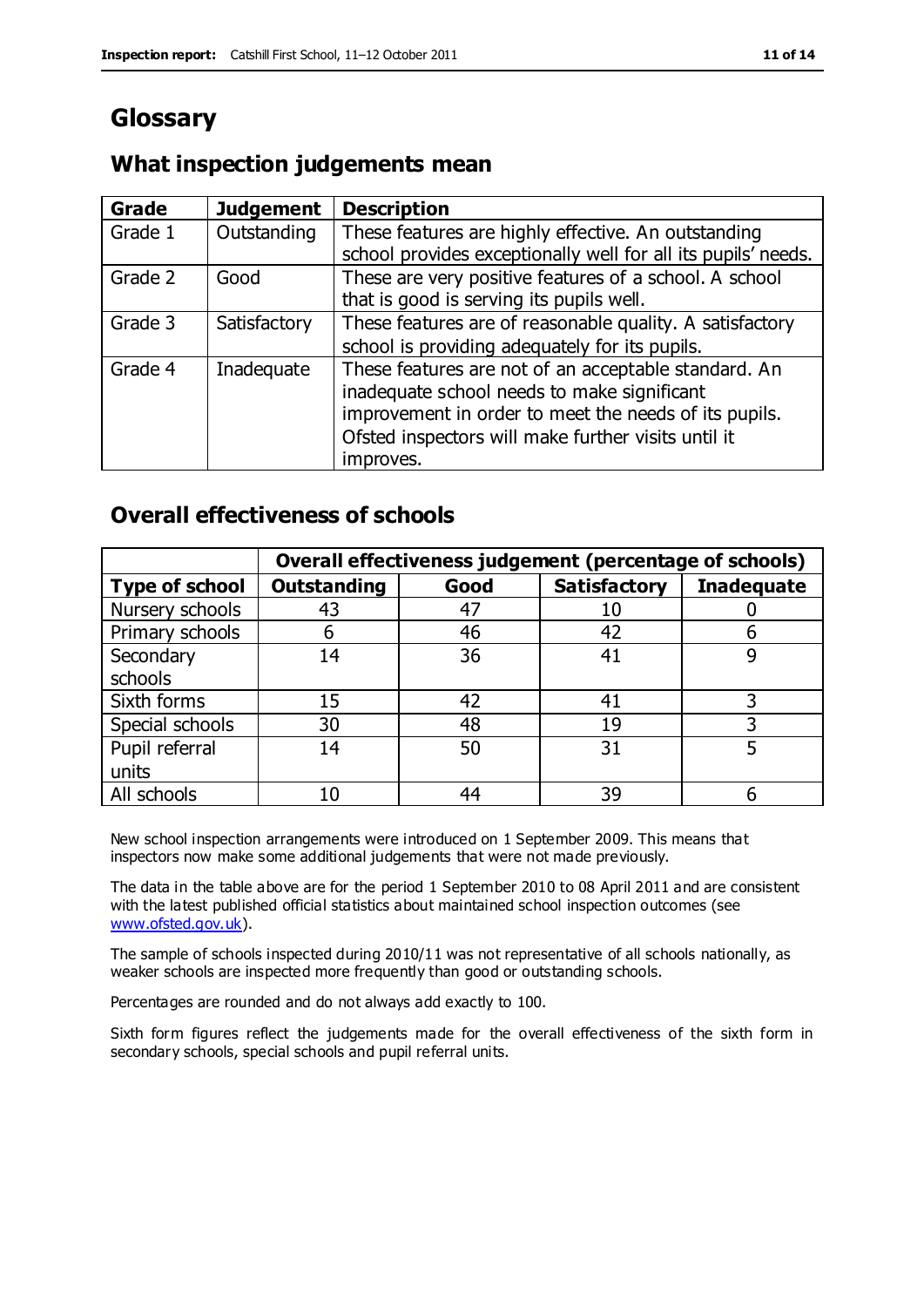# **Common terminology used by inspectors**

| Achievement:               | the progress and success of a pupil in their<br>learning, development or training.                                                                                                                                                                                                                                 |  |  |
|----------------------------|--------------------------------------------------------------------------------------------------------------------------------------------------------------------------------------------------------------------------------------------------------------------------------------------------------------------|--|--|
| Attainment:                | the standard of the pupils' work shown by test and<br>examination results and in lessons.                                                                                                                                                                                                                          |  |  |
| Capacity to improve:       | the proven ability of the school to continue<br>improving. Inspectors base this judgement on what<br>the school has accomplished so far and on the<br>quality of its systems to maintain improvement.                                                                                                              |  |  |
| Leadership and management: | the contribution of all the staff with responsibilities,<br>not just the headteacher, to identifying priorities,<br>directing and motivating staff and running the<br>school.                                                                                                                                      |  |  |
| Learning:                  | how well pupils acquire knowledge, develop their<br>understanding, learn and practise skills and are<br>developing their competence as learners.                                                                                                                                                                   |  |  |
| Overall effectiveness:     | inspectors form a judgement on a school's overall<br>effectiveness based on the findings from their<br>inspection of the school. The following judgements,<br>in particular, influence what the overall<br>effectiveness judgement will be.                                                                        |  |  |
|                            | The school's capacity for sustained<br>improvement.<br>Outcomes for individuals and groups of<br>ш<br>pupils.<br>The quality of teaching.<br>The extent to which the curriculum meets<br>pupils' needs, including, where relevant,<br>through partnerships.<br>The effectiveness of care, guidance and<br>support. |  |  |
| Progress:                  | the rate at which pupils are learning in lessons and<br>over longer periods of time. It is often measured<br>by comparing the pupils' attainment at the end of a<br>key stage with their attainment when they started.                                                                                             |  |  |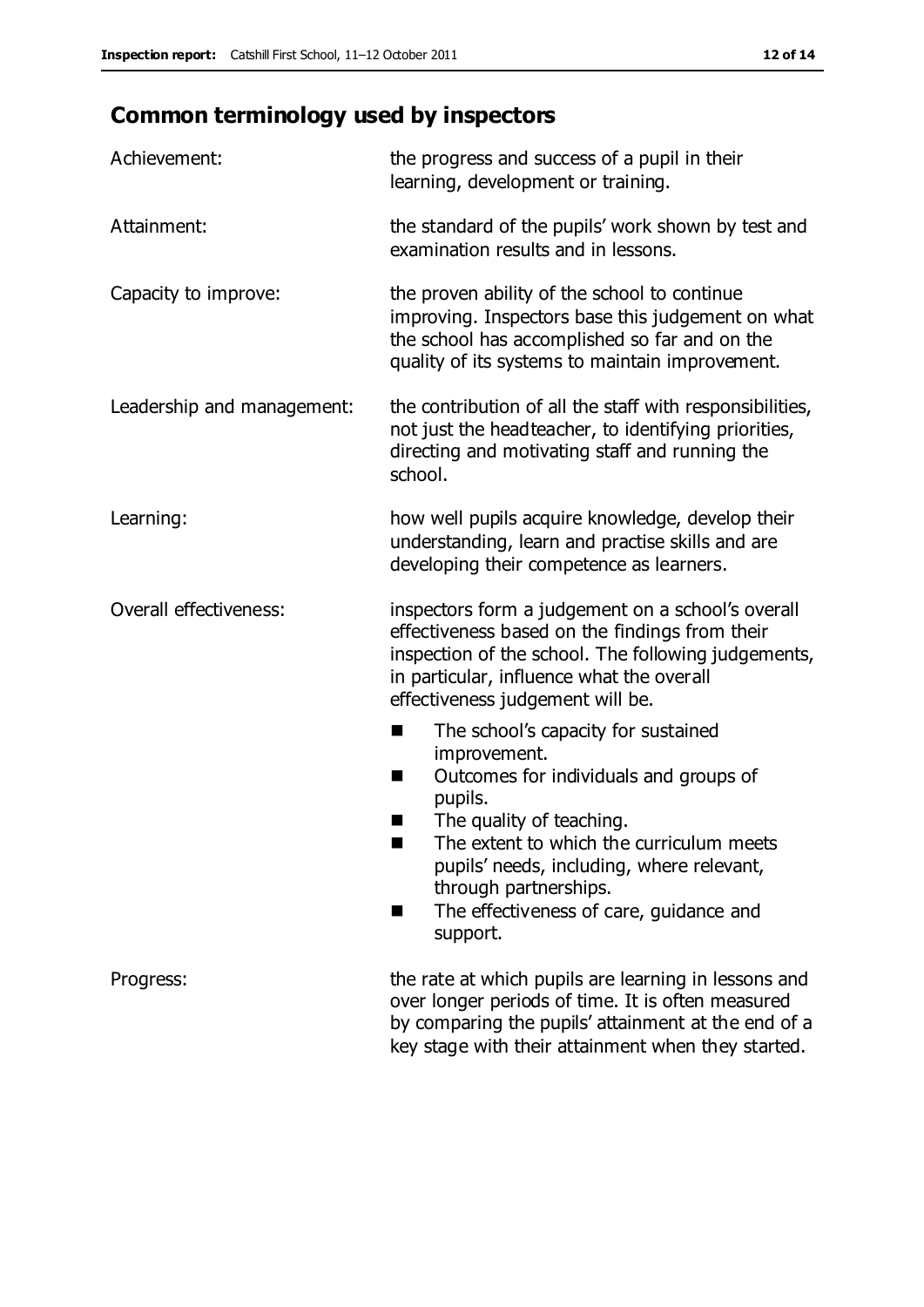#### **This letter is provided for the school, parents and carers to share with their children. It describes Ofsted's main findings from the inspection of their school.**



13 October 2011

Dear Pupils

#### **Inspection of Catshill First School, Bromsgrove, B61 0JP**

I am writing to thank you for the help you gave us when we visited your school. We enjoyed talking with those of you we met and watching you work and play. Thank you to the pupils in Years 3 and 4 who completed our questionnaire. You told us that you were happy at school and we see that this is the case in the helpful way you treat each other. We think that your behaviour is good and you know how to lead a healthy lifestyle and keep safe. The school cares for you and gives you helpful guidance and support. We were impressed to see you trying really hard in your lessons. Children in the Early Years Foundation Stage are given a supportive and caring start to their school lives and make good progress in their learning.

While there are some positive things, overall the school is not doing a good enough job in making sure that you achieve as well as you can in Key Stages 1 and 2. We have asked your headteacher, teachers and the governing body to make some urgent improvements and have placed the school in special measures. This means the school will receive additional help to make these improvements.

We have asked the school to make sure that you all make as much progress as you can in lessons and to make sure that teaching always helps you to make good progress. We have also asked senior leaders and the governing body to look at their plans to improve the school and make sure that everyone understands what they have to do to make Catshill First School a better school.

We want the school to improve as quickly as it can. Other inspectors will visit the school over the next few months to check how well it is doing. You can help your school to improve by continuing to do your best and attending regularly.

Yours sincerely

Marian Harker Her Majesty's Inspector